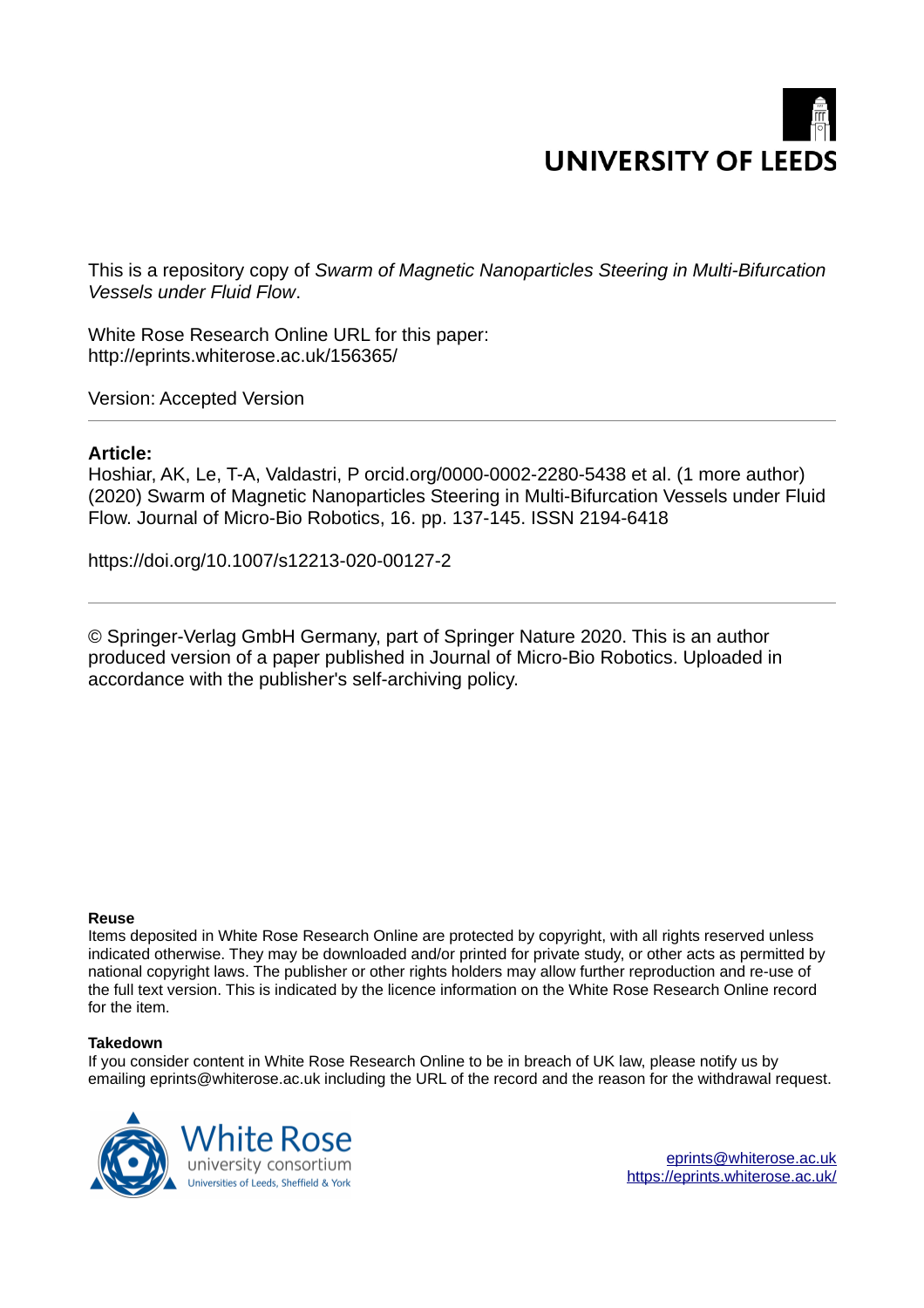# **Swarm of Magnetic Nanoparticles Steering in Multi-Bifurcation Vessels under Fluid Flow**

Ali Kafash Hoshiar<sup>1\*</sup>, Tuan-Anh Le<sup>2</sup>, Pietro Valdastri<sup>3</sup>, Jungwon Yoon<sup>2\*</sup>

<sup>1</sup> School of Computer Science and Electronic Engineering, University of Essex, Colchester, CO4 3SQ, UK,

A.kafashhoshiar@essex.ac.uk

<sup>2</sup> School of Integrated Technology, Gwangju Institute of Science and Technology, 123 Cheomdangwagi-ro, Buk-gu, Gwangju, Republic of Korea, 61005, jyoon@gist.ac.kr

<sup>3</sup> Storm Lab UK, School of Electronic and Electrical Engineering, University of Leeds, LS29JT, Leeds, UK

# **Abstract**

Magnetic drug targeting has emerged as a promising approach for enhancing the efficiency of drug delivery. Recent developments in real-time monitoring techniques have enabled the guidance of magnetic nanoparticles (MNPs) in the vascular network. Despite recent developments in magnetic navigation, no comprehensive strategy for swarm of nanoparticles steering under fluid flow exists. This paper introduces a strategy for MNPs steering in a vascular network under fluid flow. In the proposed scheme, the swarm of nanoparticles are initially guided to an area that guarantees their successful guidance towards a desired direction (called safe zone) using an asymmetrical field function to handle swarm of nanoparticles. Then, a transporter field function is used to transfer the particles between the safe zones, and finally a sustainer field function is used to keep the particles within the safe zone. A steering algorithm is proposed to enhance the targeting performance in the multi-bifurcation vessel. Utilizing the proposed concept, a high success rate for targeting is achieved in simulations, which demonstrates the potential and limitations of swarm of nanoparticles steering under fluid flow.

## **Keywords:**

Swarm, Magnetic nanoparticles, Electromagnetic actuation, Blood vessels, Targeted Drug Delivery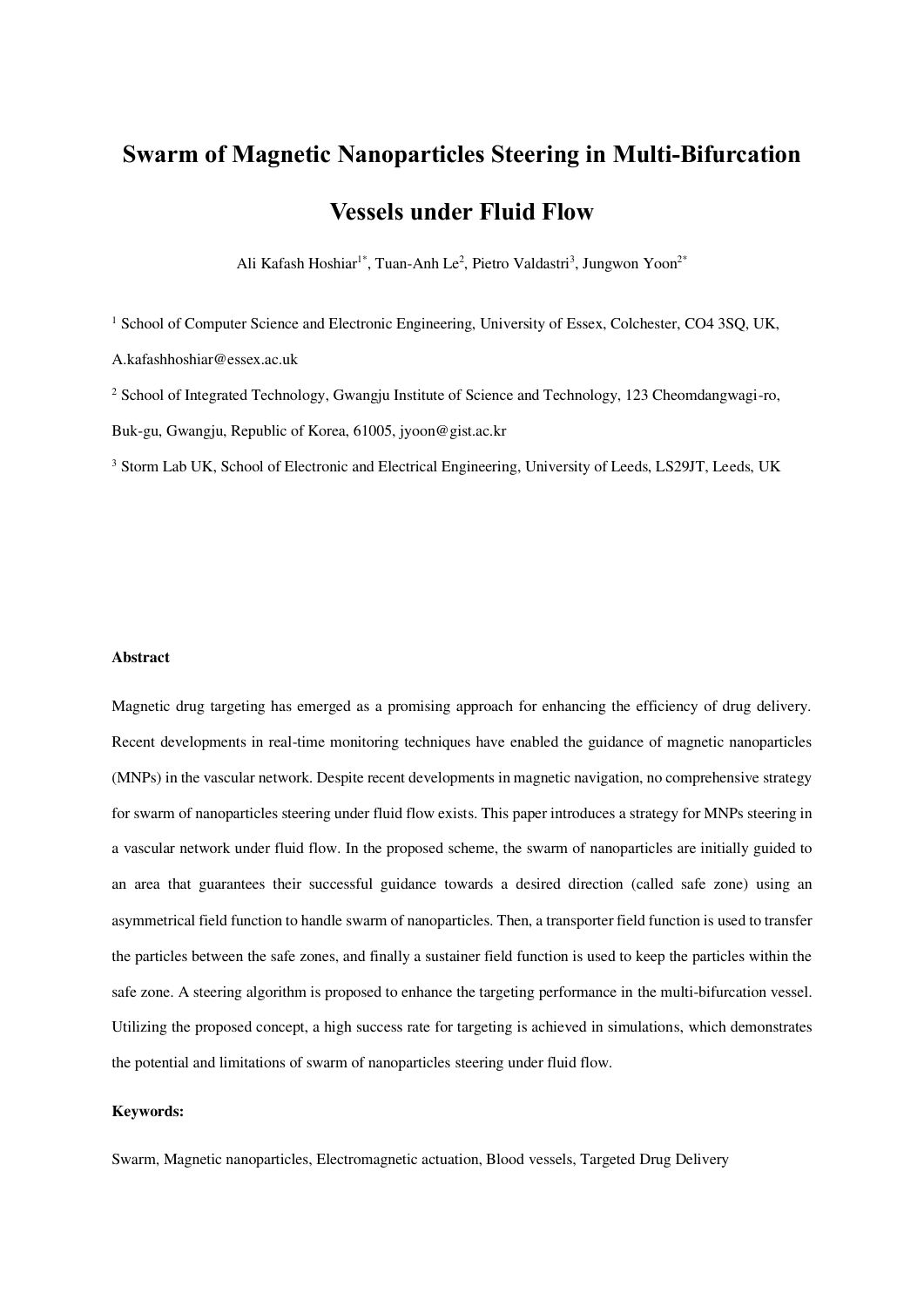#### **1 Introduction**

In recent years many small-scale devices have emerged for mechanical interventions and biological studies [1-3]. Magnetic manipulation systems have been developed as an efficient, minimally invasive approach for medical interventions [4]. Targeted drug delivery (TDD) has emerged as one of the high potential applications of magnetic manipulation. The primary goal of TDD is to deliver drugs to the target position. Magnetic actuationbased systems have been developed to elevate the drug uptake. The principle of magnetic drug targeting (MDT) [5] is to attach the drug to the magnetic nanoparticles (MNPs) and use an external magnetic field to guide the therapeutic agent to the desired location [6, 7].

Multi-coil magnetic systems have been introduced as a solution for precise magnetic steering [8-10]. More recently, the swarm of particle based microrobots are steered under static flow conditions [11, 12]. Despite interesting results, the lack of real-time in-vivo monitoring and studies under static flow pose limitations to their medical applications.

Magnetic resonance imaging (MRI)-based navigation systems have been developed for particle steering and monitoring [13, 14]. More recently, magnetic particle imaging (MPI) based navigation systems with fast monitoring  $(t\leq 0.5s)$  and actuation were developed [15]. Considering the development of navigation systems, the strategies for MNPs steering under fluid flow are studied.

Functionalized field using electromagnetic actuator (EMA) was used to steer MNPs, prevent the MNPs from sticking and aggregating inside the vessels [16-18]. To further study the performance of drug uptake, *in-vivo* studies under functionalized magnetic field were performed in mice and their brain tissues were examined. In the absence of a magnetic force, no nanoparticles were found inside the brain. With the functionalized magnetic field, the rates of blood brain barrier (BBB) crossing and drug uptake were improved significantly [19]. Aggregation increases the force exerted on the MNPs and elevates the performance of steering of MNPs in the fluid environment. However, in real medical applications aggregation hinders the successful delivery of nanoparticles especially when pathing through anatomical barriers (e.g. BBB) is involved [20]. Moreover, gravity plays a major role in microbids (200  $\mu$ m) steering [21, 22], but for much smaller sized 0.75 to 1  $\mu$ m magnetic particles, the aggregation size was controlled by introducing discontinuity in the magnetic field. Thus, reducing the severity of the gravitational effects [20].

In realistic scenarios, as introduced in [23], modulated flow control (MFC) and successive targeted embolization (STE) methods can be applied to reduce and control the blood flow, which makes the proposed scheme applicable. More recent works also cover in vitro and in vivo studies using MRI based navigation systems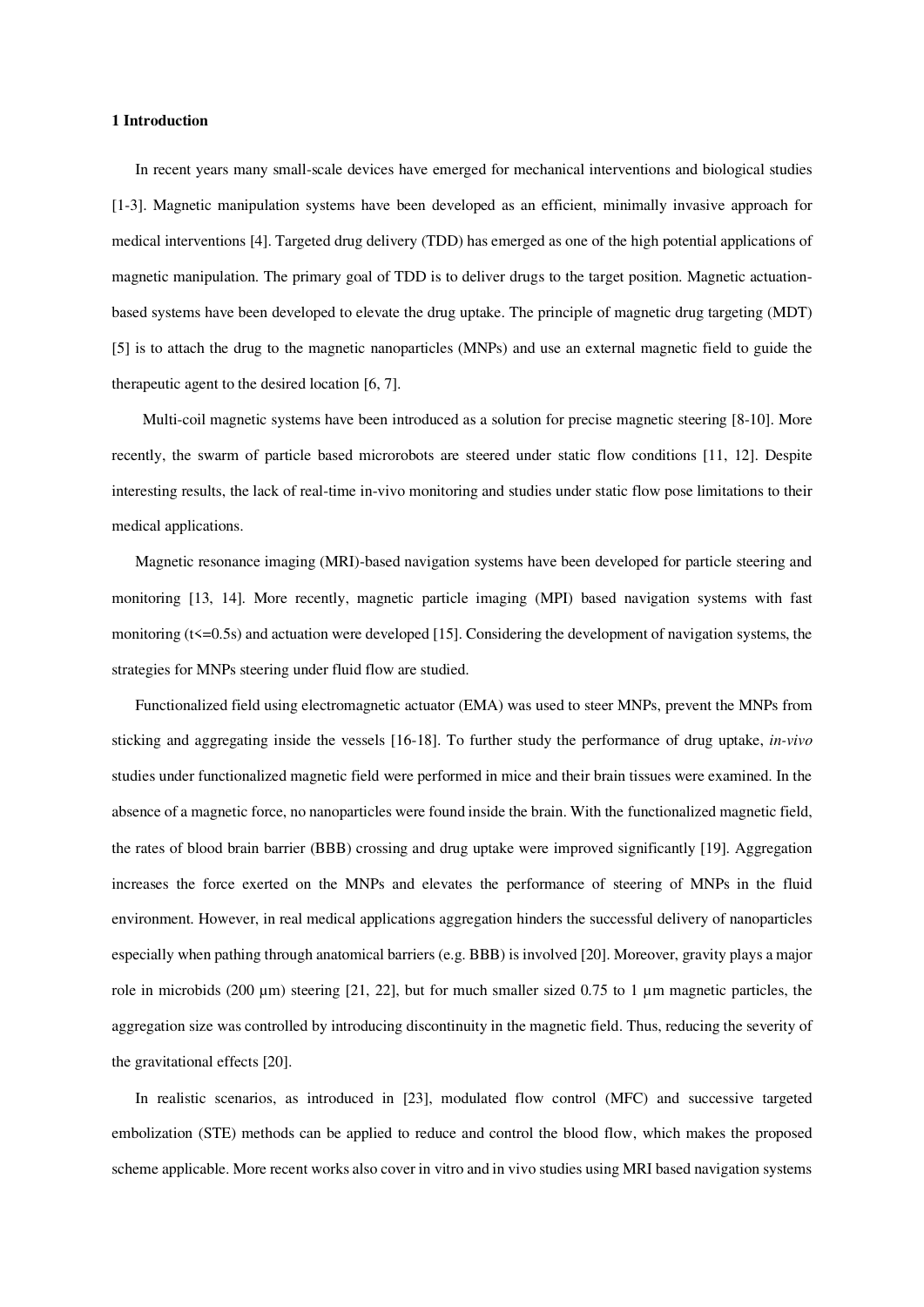[21, 22]. Despite the recent developments, no electromagnetic steering strategy for swarm of nanoparticles under fluid flow have been studied. This paper introduces an electromagnetic actuation scheme for swarm of nanoparticle steering in multi-bifurcation blood vessels under magnetic force in fluid flow condition.

In the electromagnetic steering scheme, the swarms of MNPs move in the same direction as the blood flow and EMAs are used to adjust their positions. The proposed scheme considers a realistic vessel and converts it into a multi-bifurcation channel with one input and four outputs, which resembles a blood vessel ([Fig. 1](#page-12-0)). It is assumed that the designed EMA can keep the rod-shaped aggregated MNPs inside a safe zone [17] (the space between the vessel boundary and the middle vessel line, as shown in [Fig. 2](#page-13-0) B) and guide them towards the desired outlet. The steering function (SF), which consists of three parts (shown in [Fig. 2](#page-13-0) C), is designed to guide the particles toward the desired outlet in the multi-bifurcation network. The main concept of multi-bifurcation steering is guiding the particles inside the safe zones and transferring the particles between the safe zones when the MNPs reach a bifurcation. [Fig. 2](#page-13-0) B illustrates the multi-bifurcation guidance strategy for a sample network.

This paper is organized as follows: section 2 presents the proposed model and algorithm; section 3 gives the simulation results and discusses them; and section 4 presents the conclusions.

#### **2 Method**

#### **2 1 Modeling for particle steering**

The size of nanoparticles can vary depending on the clinical application (the biological barrier that they were designed to cross). It also depends on the magnetic field applied. Further information regarding clinical use of MNPs and method for steering smaller MNPs can be found in [24, 25]. In order to utilize the discrete element method (DEM), the nanoparticles are assumed to be sufficiently large (> 500 nm) [26]. As the MNPs are bigger than 500nm, the Brownian motion which is more effective in smaller sized particles is excluded from the model [27]. Thus, Newtonian dynamics can be used for particle steering (Eq. 1).

$$
m_i \frac{d\mathbf{v}_{pi}}{dt} = \mathbf{F}_{MF} + \mathbf{F}_{drag} + \mathbf{F}_{m} + \mathbf{F}_{etc}
$$
 (1)

where the subscript *i* indicates particle *i*,  $m_i$  is the particle mass,  $v_{pi}$  is the particle velocity,  $F_{MF}$  is the magnetic force,  $F_{drag}$  is the hydrodynamic drag force,  $F_m$  is the gravitational force (gravity and buoyancy), and  $F_{etc}$  includes un-modeled forces like electrostatic and adhesive forces, which are neglected due to their small contributions. The drag force on the particles is derived using Stokes' Law as:

$$
\mathbf{F}_{drag} = -3\pi \eta d(\mathbf{v}_p - \mathbf{v}_f) \tag{2}
$$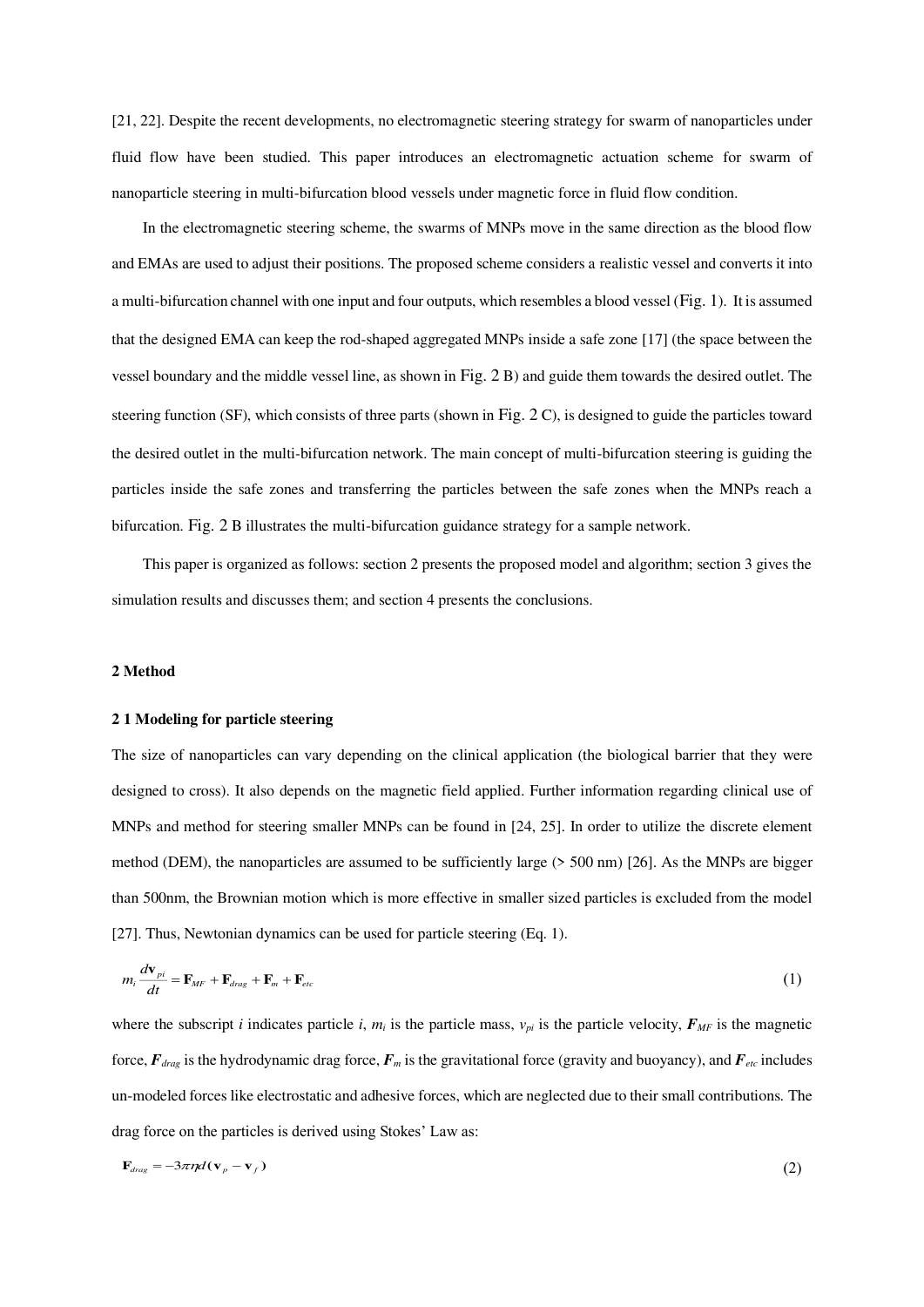where *vp* and *vf* are the particle and fluid velocities, respectively, *d* is the particle diameter, and *η* is the fluid viscosity. The gravity and buoyancy force is described as follows:

$$
\mathbf{F}_m = \frac{1}{6}\pi d^3(\rho_p - \rho_b)\mathbf{g}
$$
 (3)

where *d* is the particle diameter, **g** is the gravity constant, and  $\rho_p$  and  $\rho_b$  are the densities of the particle and blood, respectively. As buoyancy and gravity have opposite directions, the total force exerted on the particles is presented in Eq. 3 ( $F_m$ ). For all cases, the direction of  $F_m$  is along the -Z axis (X and Y are shown in Fig. 2 B, and Z is defined by the Right-hand Rule). *FMF* is the steering force that is presented in the next subsection.

The MNPs are subjected to a magnetic force in the magnetic field, which is used as an actuation force to steer the MNPs and is defined as:

$$
\mathbf{F}_{MF} = V \mu_1 M_{sat} \nabla \mathbf{H}_f \tag{4}
$$

where  $M_{sat}$  is the magnetic polarization,  $\nabla H_f$  is the functionalized gradient of the magnetic intensity, the permeability in the medium is considered to be  $\mu_1 = \mu_0 (\mu_0)$  is the permeability of the free space), and the aggregates are considered to be rod-shaped and their volume is represented as *V*. The aggregates have a diameter of *d* (individual particle's diameter) and height of *h*. The height of a rod-shaped aggregate is *nd*, where *n* is the number of nanoparticles in the aggregate. The aggregate has a volume of  $V = \pi/4 (nd^3)$ ; therefore, the diameter of an equivalent spherical particle for the simulation is described as:

$$
d_{eq} = \sqrt[3]{3n} \, d \tag{5}
$$

In the simulation, to illustrate the aggregation effects, the particles are considered to have equivalent diameter *deq*. The functionalized gradient field is defined as:

$$
\nabla \mathbf{H}_f = SF(t)\nabla \mathbf{H} \tag{6}
$$

where  $\nabla$  **H** is the gradient field and *SF(t)* is the user-defined function, which consists of the following parts:

$$
SF(t)
$$
\n
$$
F(t)
$$
\n
$$
F(t)
$$
\n
$$
F(t)
$$
\n
$$
F(t)
$$
\n
$$
F(t)
$$
\n
$$
F(t)
$$
\n
$$
F(t)
$$
\n
$$
t_{ns_1} \leq t \leq t_{ns_1} + T_E
$$
\n
$$
F(t)
$$
\n
$$
t_{ns_n} + T_E < t < \cdots
$$
\n
$$
t_{ns_n} \leq t \leq t_{ns_n} + T_E
$$
\n
$$
F(t)
$$
\n
$$
F(t)
$$
\n
$$
t_{ns_n} \leq t \leq t_{ns_n} + T_E
$$
\n
$$
F(t)
$$
\n
$$
F(t)
$$
\n
$$
F(t)
$$
\n
$$
F(t)
$$
\n
$$
F(t)
$$
\n
$$
F(t)
$$
\n
$$
F(t)
$$
\n
$$
F(t)
$$
\n
$$
F(t)
$$
\n
$$
F(t)
$$
\n
$$
F(t)
$$
\n
$$
F(t)
$$
\n
$$
F(t)
$$
\n
$$
F(t)
$$
\n
$$
F(t)
$$
\n
$$
F(t)
$$
\n
$$
F(t)
$$
\n
$$
F(t)
$$
\n
$$
F(t)
$$
\n
$$
F(t)
$$
\n
$$
F(t)
$$
\n
$$
F(t)
$$
\n
$$
F(t)
$$
\n
$$
F(t)
$$
\n
$$
F(t)
$$
\n
$$
F(t)
$$
\n
$$
F(t)
$$
\n
$$
F(t)
$$
\n
$$
F(t)
$$
\n
$$
F(t)
$$
\n
$$
F(t)
$$
\n
$$
F(t)
$$
\n
$$
F(t)
$$
\n
$$
F(t)
$$
\n
$$
F(t)
$$
\n
$$
F(t)
$$
\n
$$
F(t)
$$
\n
$$
F(t)
$$
\n
$$
F(t)
$$
\n
$$
F(t)
$$
\n
$$
F(t)
$$
\n
$$
F(t)
$$
\n
$$
F(t)
$$

The  $t_{trS}$  is the starting time of the transport function (TFF),  $T_E$  is the duration of transport, and  $\alpha$  is the asymmetry ratio. The *SF* ([Fig. 2](#page-13-0) A) is given mainly by the three functions in Eq. (7). The asymmetrical field function (AFF) is designed to capture and guide all particles to the first safe zone. The transporter field function (TFF) is designed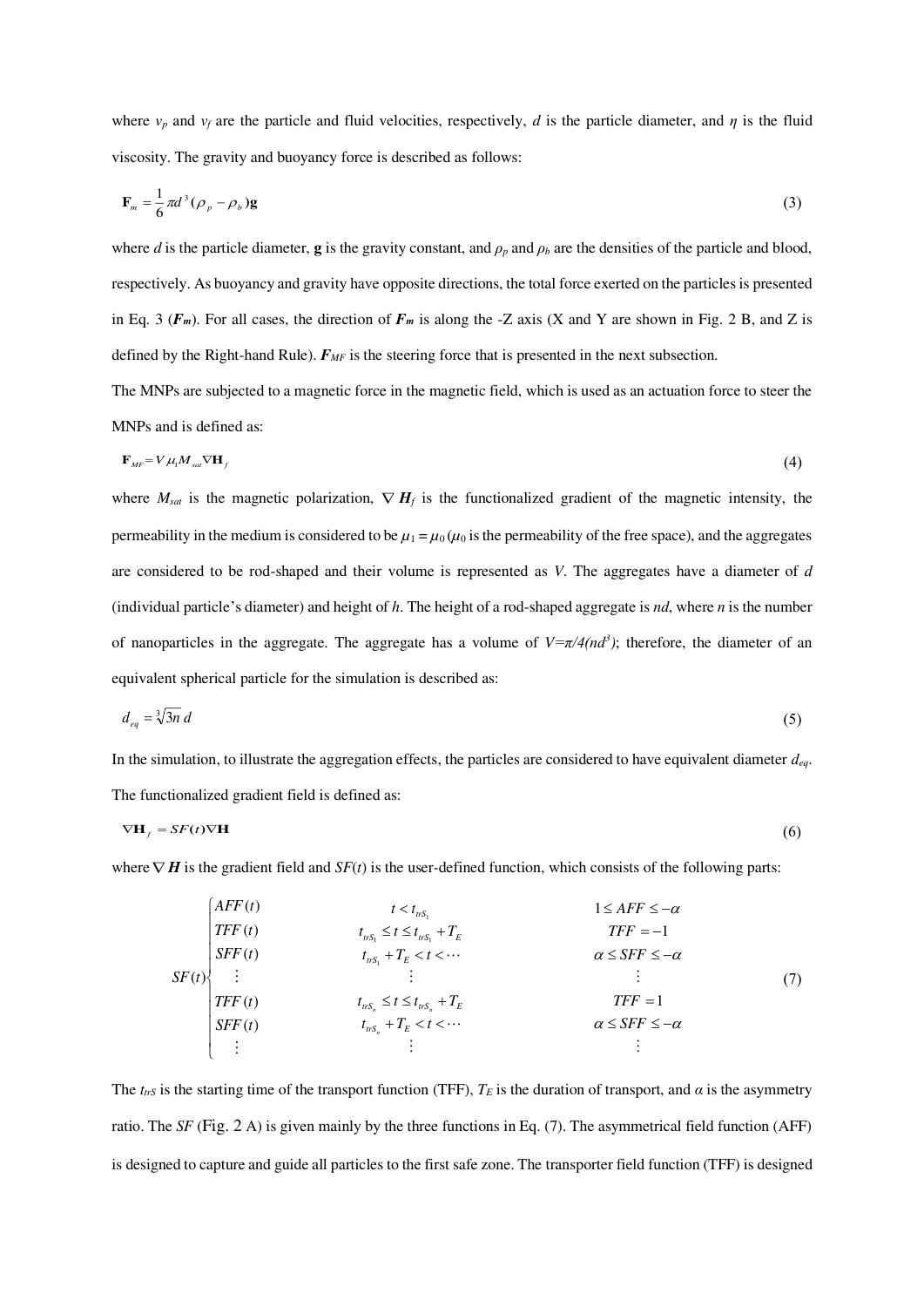to transport all particles to the next Safe Zone. The sustainer field function (SFF) is designed to keep the particles within the safe zone and facilitate movement of the particles with the flow (all three functions are illustrated separately in [Fig. 2](#page-13-0) B). The minus sign means that the actuation is applied in the reverse direction (here it is the right coil).

Once the MNPs aggregate, they are subject to a stronger magnetic force, which causes them to move rapidly inside the vessel. To compensate for this high magnetic force and to keep the particles inside the safe zone, a field function with an asymmetrical magnitude is proposed (AFF). The asymmetry of the AFF is designed to impose more force in the direction of, and capture all particles inside, the safe zone. At the same time, *α* (the asymmetry ratio) is designed to prevent the particles from leaving the safe zone and to move them forward with the blood flow until the particles reach the second bifurcation  $(t_{\text{trs1}},$  illustrated in [Fig. 3\)](#page-14-0).

Then, TFF is used to transfer the MNPs to the next safe zone; the TFF activates the EMA in the reverse direction and transports all of the particles to the second safe zone. The force is applied during the period  $T_E$ , which is the time needed for all particles to move into the next safe zone (illustrated i[n Fig. 3\)](#page-14-0).

The SFF is used to keep the particles within the safe zone without sticking. The same sequence of TFF-SFF can be applied to steer the particles through the remaining bifurcations.

[Fig. 3](#page-14-0) illustrates the particle path with multi-bifurcation guidance. When there is no magnetic force (illustrated in grey), the minimum time for the MNPs to reach the first bifurcation is defined as  $T_L$ . With EMA guidance (illustrated in red), the minimum time needed to steer all of the particles to the safe zone is *Tc*. Incorporating the forces in Eq. 1, the trajectories of the particles can be determined.

#### **2 3 Algorithm for guidance**

The Flowchart in [Fig. 4](#page-15-0) was used to design and optimize the SF in COMSOL software (COMSOL, Palo Alto, CA, USA). Initially, a CAD model and the simulation constants were imported to the software using the information in [Table 1.](#page-10-0) The algorithm has three distinct steps for SF design.

Initially, the minimum required time to guide all particles to the safe zone  $(T_c)$  must be determined using the simulation software. The time to guide particles to the safe zone is directly linked to the magnitude of the magnetic force (Eq. 4) and the magnetic force is a function of the gradient field ( $\nabla H$ ). Therefore, if  $\nabla H$  is chosen initially, the condition  $T_L$  >  $T_c$  should be checked. If the condition is not satisfied, the gradient field should be increased gradually until all particles are in the safe zone. The maximum gradient field ( $\nabla H$  = 2.23  $\times$  10<sup>6</sup> (A/m<sup>2</sup>)) is applied in the simulation based on the maximum gradient field applicable in our previously used experimental setup [17].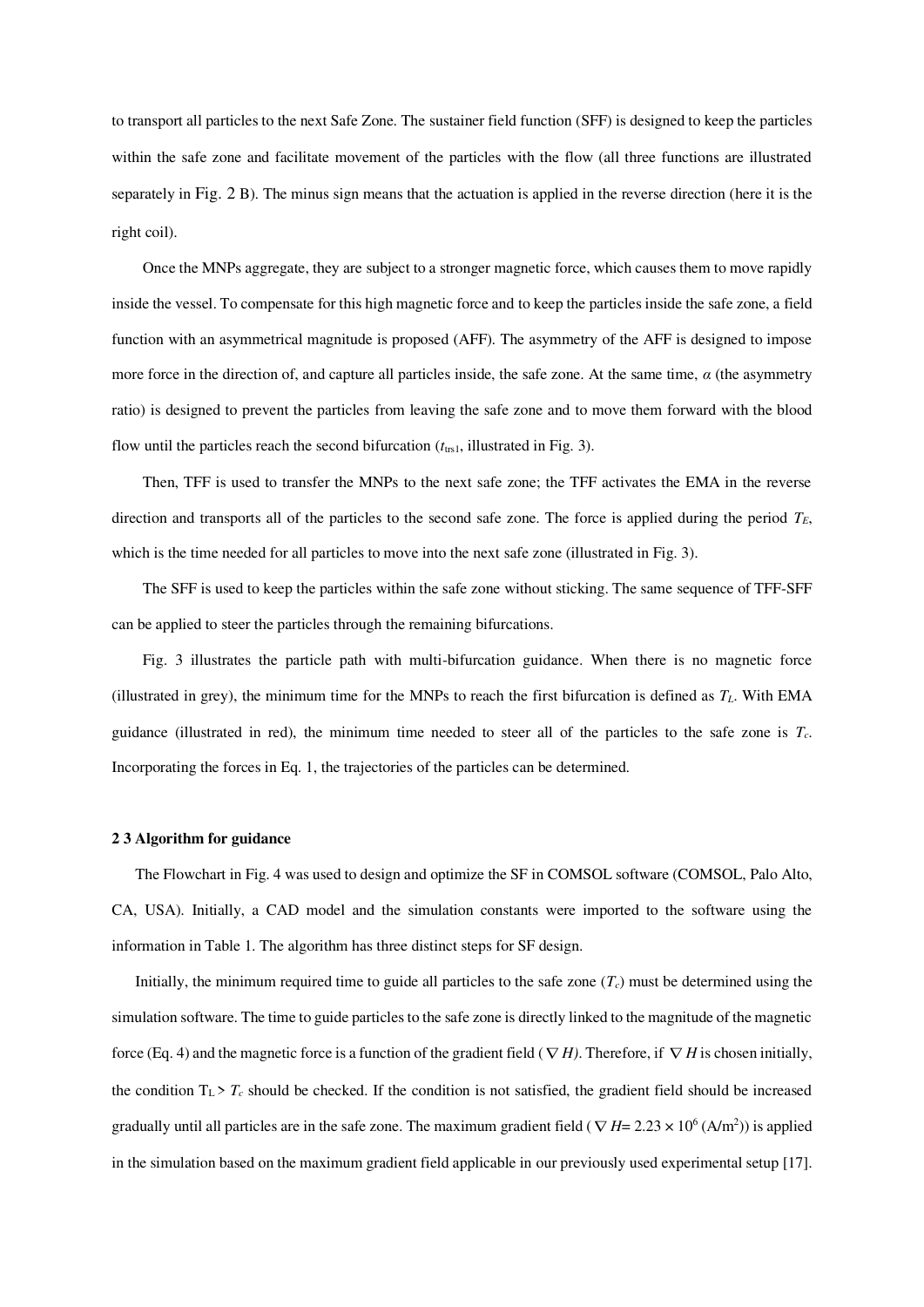Although higher values for the gradient field can be achieved, we limit the parameter (maximum  $\nabla H = 2.3$ MA/m<sup>2</sup>) to show a possible realistic implementation of the developed simulations.

The first step is to capture and move all of the MNPs inside the safe zone. The AFF consists of the following parameters: the asymmetry ratio  $\alpha$  and the frequency with a 2-to-1 duty ratio (illustrated in [Fig. 2](#page-13-0)). The 2-to-1 duty ratio in the AFF imposes more force towards the safe zone and captures all the particles. The frequency is considered sufficiently high to prevent the particles from leaving the safe zone (the simulation considers a constant frequency). The asymmetry ratio  $\alpha$  is in the range  $0 \le \alpha \le 1$  to facilitate movement of the particles inside the safe zone, and to prevent the particles from sticking and showing aggregation effects. The simulation determines the minimum time required for the particles to reach the second bifurcation  $(t_{trs})$  when the AFF is applied (see  $t_{trs1}$  in [Fig. 3](#page-14-0)). In real experiments, this time can be measured using the real-time MPI monitoring system introduced in [28]. Since the branches used in the simulation have similar geometries,  $t_{trs}$  is initially considered to be  $2T<sub>L</sub>$ . Upon checking the particle trajectory, if the particles have not reached the second bifurcation, the operating time *ttrs* for AFF is increased until the condition is satisfied.

In the second step,  $T_E$  (the time required to execute TFF) is considered to be two times  $T_c$  to guide all the MNPs to the next safe zone, and the magnitude of *TFF* is considered to be 1. In the third step, to keep the particles inside the second safe zone and move them toward the desired outlet, a SFF of magnitude equal to  $\alpha$  is used (a 1to-1 duty ratio). This function is used to facilitate particle movements inside the safe zone. The third and fourth steps of the algorithm can be repeated for guidance through multiple bifurcations. To study the targeting performance, the algorithm was used for different values of asymmetry  $\alpha$  and various blood velocities.

#### **3. Results and discussion**

We imported the multi-channel model into COMSOL and used the particle-tracking module to study the proposed EMA actuation scheme for multi-channel guidance.

#### **3. 1 Simulation and results**

A multi-bifurcation vessel (as shown in Fig. 2 B with 45˚ angle from vessel direction for all branches) with one inlet and four outlets (all with a diameter of 1 mm) and a length of 5 mm (for all branches) was modelled. A steady state blood flow (with 1:1 distribution in the bifurcations) was simulated inside the channels and the velocity profile for the multi-bifurcation vessel was calculated using the computational fluid dynamics CFD module of COMSOL. The drag force was also considered in the simulation. The 3D model was generated and automatically meshed.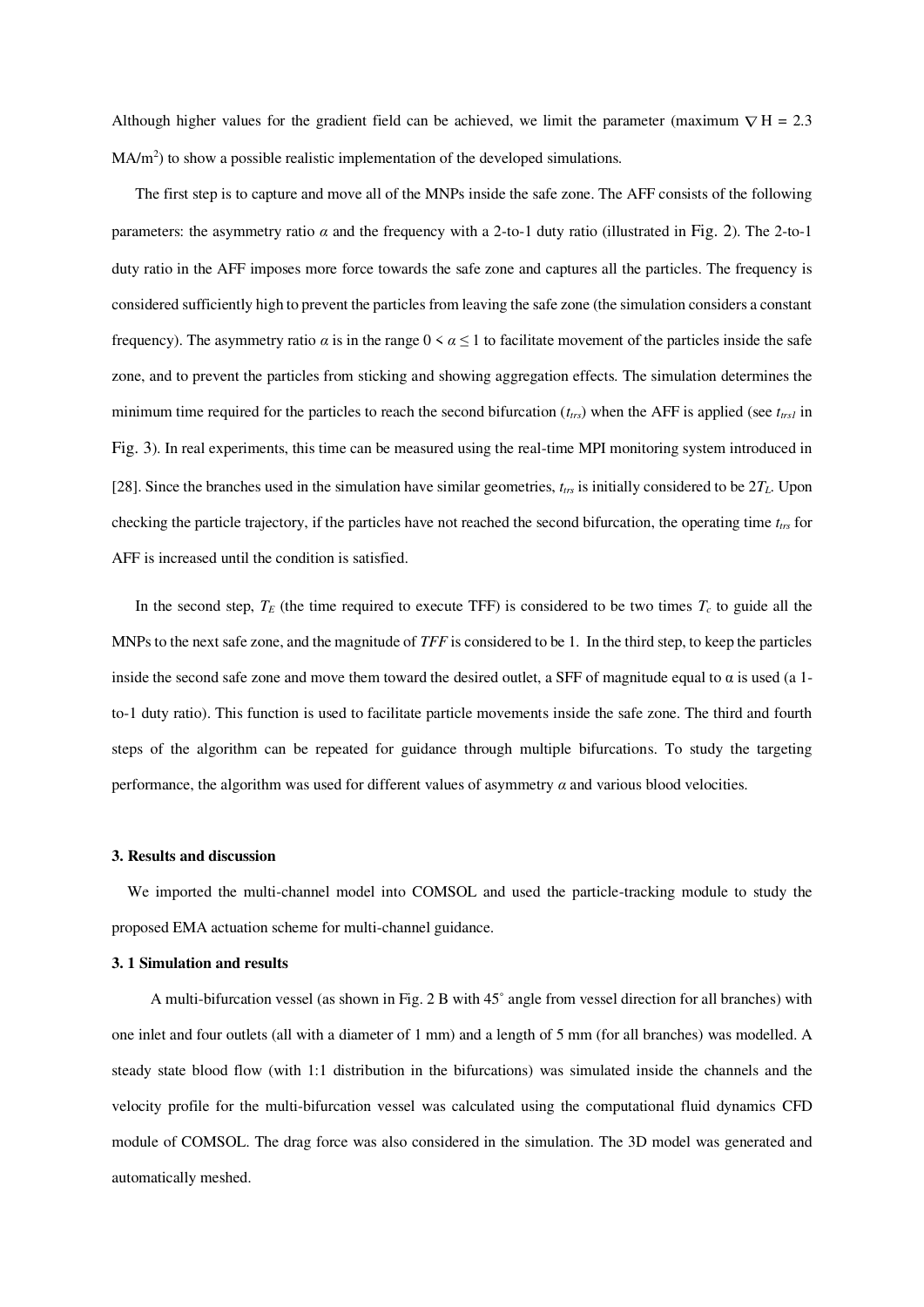Experimental studies in [15] indicate that the majority of MNPs in a magnetic field form rod-shaped aggregates. To match the simulation with the experimental data, the average aggregate was considered to be 100 µm high (the simulation constants are presented in Table 1). The particles were assumed to be spherical MNPs with a diameter of  $d_{eq}$  and density of 2.25 g/cm3. The particle simulation motions based on the EMA actuation match the guidance time  $T_c$  for the Safe Zone reported in experimental studies [15] (illustrated in Fig. 4A).

Three bifurcations were used in this simulation and 1,000 particles were released at the inlet; however, the same approach can be extended to more bifurcations. The simulation results i[n Fig. 5B](#page-16-0), show that the particles are steered magnetically using SF(t) to reach the targeted outlet.

Table 2 summarizes the simulation results for the time needed to reach the first bifurcation. These indicate that MNPs reach the bifurcation very quickly with a high blood velocity and the proposed design loses its feasibility. The trend is shown in [Fig. 5C](#page-16-0). Fig. 5C-3 illustrates that for  $V_f = 10$  mm/s, some particles exit the safe zone and 100% guidance is not achievable.

The time needed for all the particles to enter the safe zone depends on the gradient field ( $\nabla$ H). [Fig. 5A](#page-16-0) shows that  $T_c$  in this simulation is in agreement with the results published in [17]. [Fig. 5D](#page-16-0) shows that the higher gradient field quickly captures the particles in the simulation and makes particle steering more feasible.

#### **3. 2 Discussion**

The number of MNPs reaching the desired outlet is calculated by the software and is considered as an indicator of success. [Fig. 6](#page-17-0) presents the targeting results for different magnitudes of *α* and different blood velocities. The blood velocity is varied between 0.5 and 100 mm/s (the blood velocity in capillaries varies between 0.5 and 1 mm/s [29]) and the asymmetry ratio *α* is varied between 0.16 and 1. Also, it shows that in the absence of a magnetic force, only a small portion of the particles (first column in Fig. 6 for all velocity conditions) reaches the desired outlet, which is located in the far branch of the multi-bifurcation network [\(Fig. 5B](#page-16-0)). This indicates that for lower velocities, the targeting performance could reach 100%. Although 100% targeting cannot be achieved for a velocity equal to 10 mm/s, a maximum 98.5% targeting performance can be achieved. [Fig. 6](#page-17-0) indicates that the targeting performance varies slightly when  $\alpha$  is varied between 0.16 and 1. It also shows that with a high blood velocity, the targeting performance is reduced. This occurs because *T<sup>L</sup>* is very small and all particles cannot enter the safe zone (the first condition  $T_L > T_c$  is not satisfied); and there are always some particles in the incorrect outlet (illustrated in [Fig. 5](#page-16-0)C-1). Despite this decrease in targeting performance, for velocities as high as 25 mm/s, a targeting rate of 57% can be achieved, which indicates an acceptable performance even at a high blood velocity.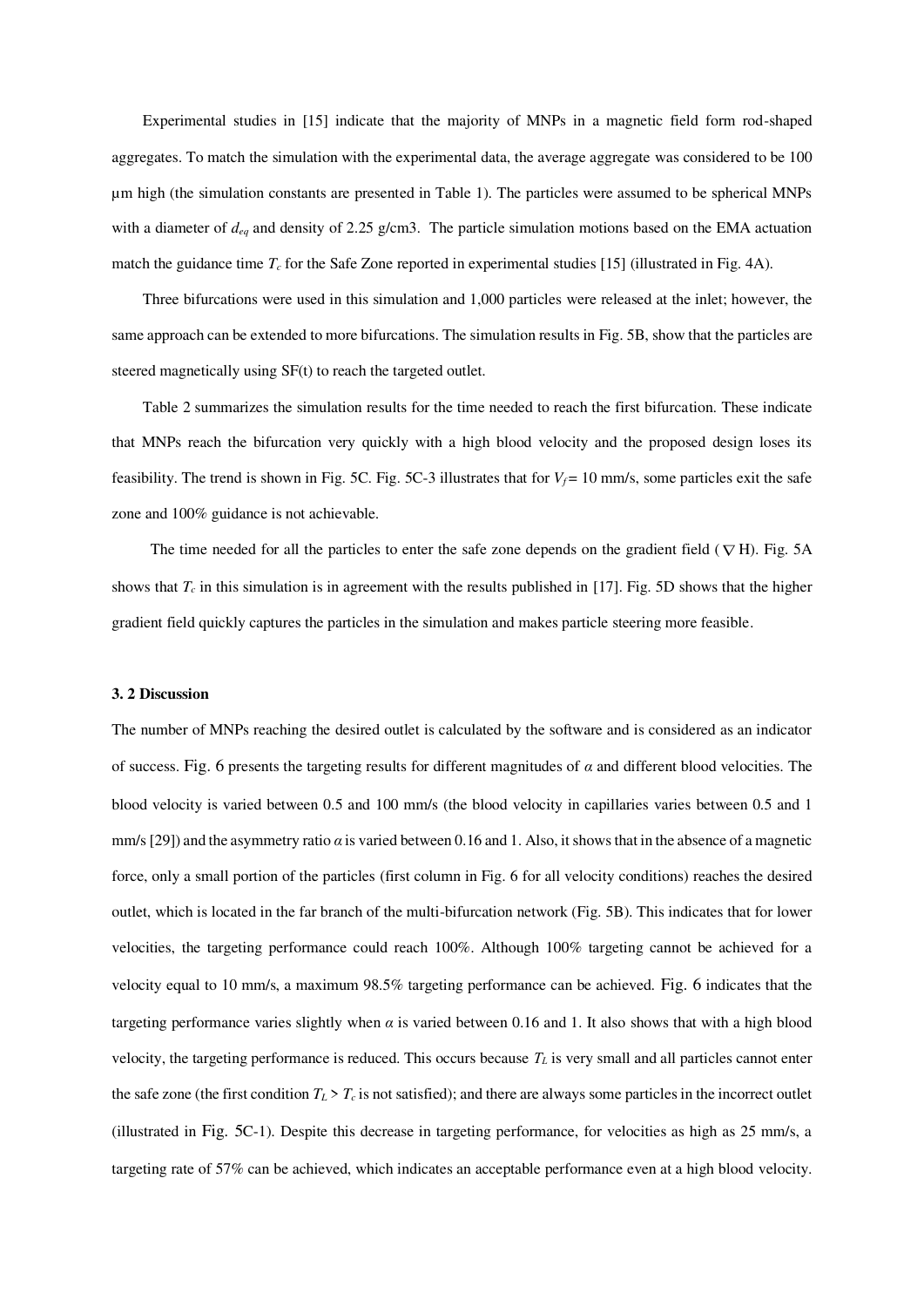The limitation of the scheme is also shown in [Fig. 6](#page-17-0), where under very high flow velocity (100 mm/s) conditions, the guidance strategy loses performance and becomes ineffective. In conclusion, Fig. 6 indicates that the success in MNPs steering depends on flow velocity. For velocities up to 5 mm/s, 100% of MNPs exit the first branch and can be guided to the desired outlet. However, if the low flow velocity cannot be achieved, the success rate of MNPs steering will decrease.

The strategy for swarm nanoparticles steering under fluid flow is discussed and simulated in the current study. The results have encouraged us to perform further experimental studies in the future. The proposed scheme has two possible applications: 1) it can be used for in vitro lab on chip applications to deliver cargoes using MNPs or swarm of microrobots in a complex multi bifurcation environment, 2) it can be used as a magnetic navigation system for in vivo drug delivery using our recently developed MPI which has a millimetre scale, fast response  $(5.5 s)$  frame update rate), and 60 mm  $\times$  60 mm region of interest [15, 30-32]. Although the region of interest is too small for human scale application, it can be used for in vivo animal tests. The region of 60 mm  $\times$  60 mm is chosen based on previously developed experimental set-up for MPI-based magnetic nanoparticle monitoring and steering [32]. MPI has already been tested in vivo on small animals [33] and in the most recent works, its potential to be scaled up for applications in the human brain was explored [34].

Despite the immediate potential for in vitro applications, further system developments of MPI in terms of region of interest, image quality, and simultaneous monitoring and actuation functions are required for use in clinical applications. Furthermore, for in vivo clinical experiments, it is necessary to control the blood flow using techniques like temporary embolization [23]. On the other hand, the scheme presented here can be used with preclinical systems such as X-ray and MRI based navigation [14, 35]. To sum up, the proposed scheme can be successfully used in the future for in vivo and in vitro applications.

#### **4 Conclusion**

The recently developed MPI system has made feasible the implementation of a steering scheme in multibifurcation blood vessels. This paper proposes an electromagnetic-based steering scheme for guiding swarms of MNPs inside a multi-bifurcation network. The proposed magnetic steering scheme can successfully guide nanoparticles between the safe zones and steer them toward the desired outlet. With low blood velocities, a targeting performance of 100% is achieved. With higher blood velocities, the targeting performance is reduced. However, even for a blood velocity of 25 mm/s, a targeting performance of 57% is achieved, which shows that the proposed scheme has a high targeting performance for a broad range of blood velocities. Future work should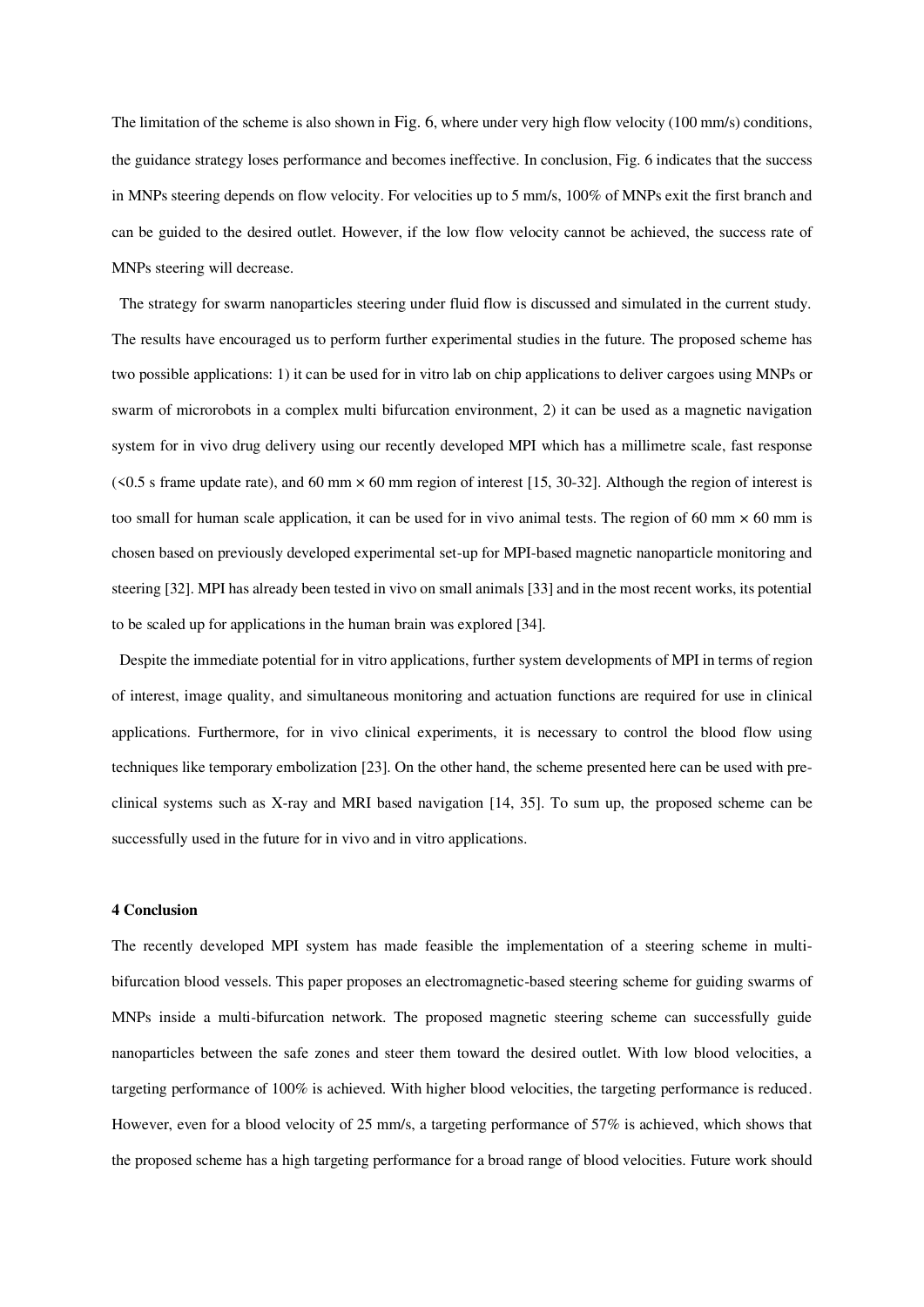include a user in the loop control strategy, as most targeted drug delivery systems are semi-automatic and a human controls the MDT to ensure safety.

# **Acknowledgment**

This research was funded by the National Research Foundation (NRF) of Korea (2017R1A2B4011704 & 2019M3C1B8090798) and Korea Evaluation Institute of Industrial Technology (KEIT) grant (No. 20003822).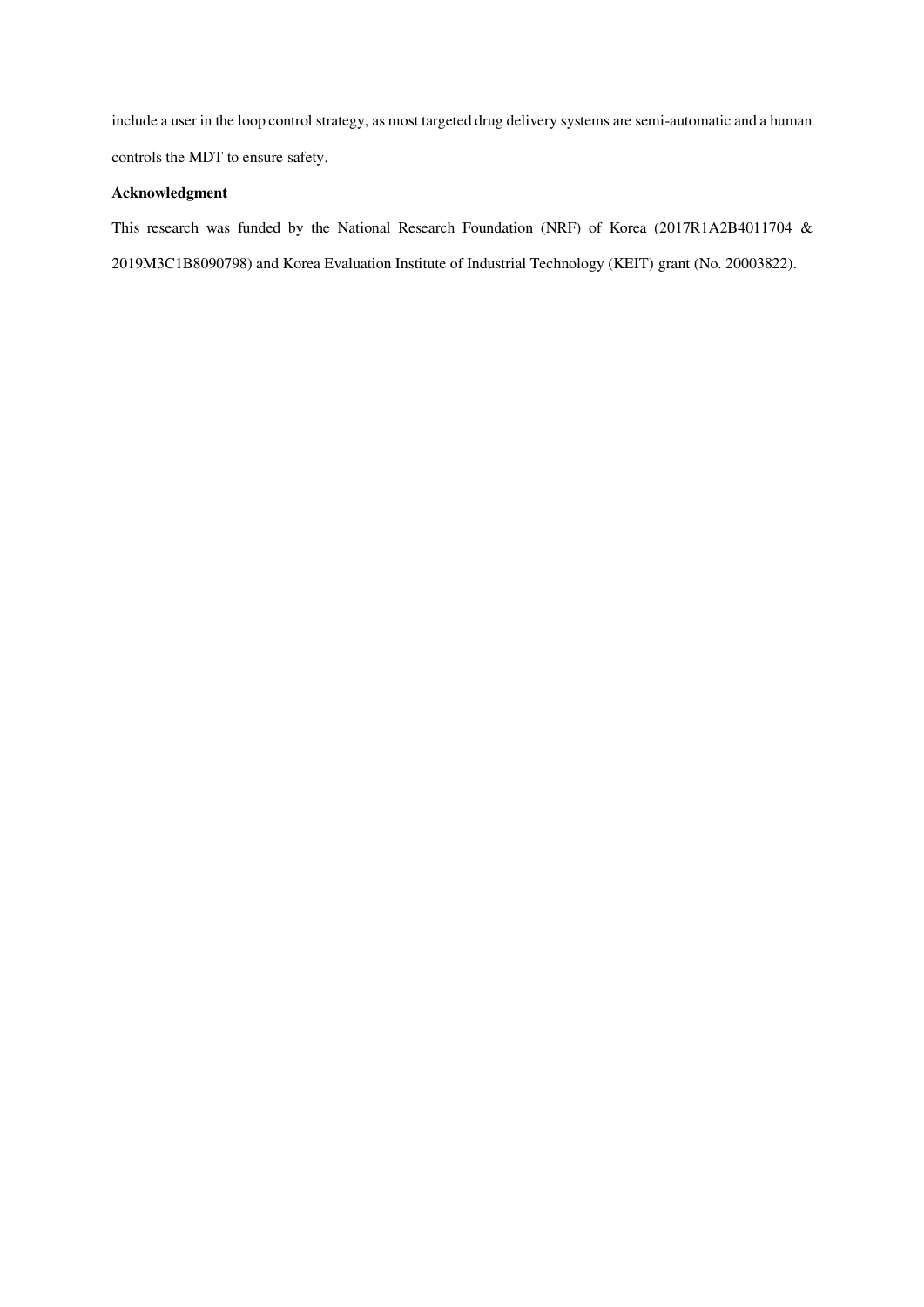|--|--|

The simulation constants

<span id="page-10-0"></span>

| Symbol           |                                    |                             |
|------------------|------------------------------------|-----------------------------|
|                  | Parameter                          |                             |
| $\rho_p$         | Particle density                   | $2.25$ g/cm <sup>3</sup>    |
| d                | Particle diameter                  | 800 nm                      |
| $\rho_b$         | Blood density                      | $1.05$ g/cm <sup>3</sup>    |
| η                | <b>Blood</b> viscosity             | 0.004 Pa.s                  |
| $\tau$           | Blood temperature                  | 293.15 K                    |
| L                | Average aggregate length           | $100 \mu m$                 |
| $\boldsymbol{n}$ | Average number of particles        | 125                         |
| $T_E$            | Time for guiding MNPs to Safe Zone | $T_F = 2T_c$                |
| $d_{eq}$         | Equivalent diameter                | $5.6 \mu m$                 |
| $\nabla$ H       | Gradient field                     | $2.23$ (MA/m <sup>2</sup> ) |
| $M_{sat}$        | Magnetic polarization              | $58 \text{ (emu/g)}$        |
| $Fr_{AFF}$       | Frequency of AFF                   | 1.23 Hz                     |
| $Fr_{SFF}$       | Frequency of SFF                   | $1.85\,Hz$                  |
|                  |                                    |                             |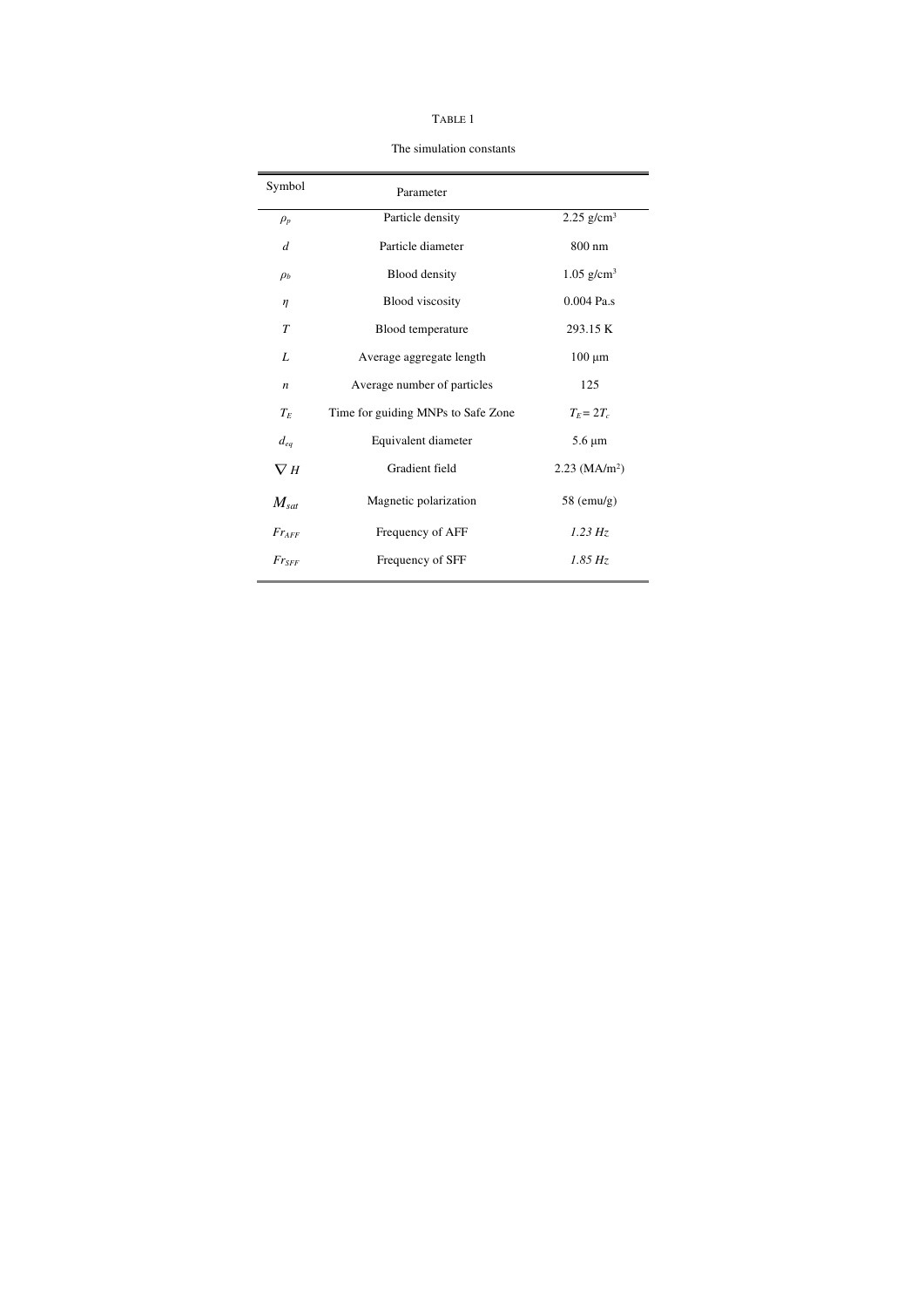#### TABLE 2

The time needed by MNPs to reach the first bifurcation  $(\mathrm{T}_\mathrm{L})$  for different flow velocities.

| Symbol  |                  |                  |                   |  |
|---------|------------------|------------------|-------------------|--|
| $T_{L}$ | $2.61$ s         | $0.52$ s         | $0.26$ s          |  |
| $V_f$   | $1 \text{ mm/s}$ | $5 \text{ mm/s}$ | $10 \text{ mm/s}$ |  |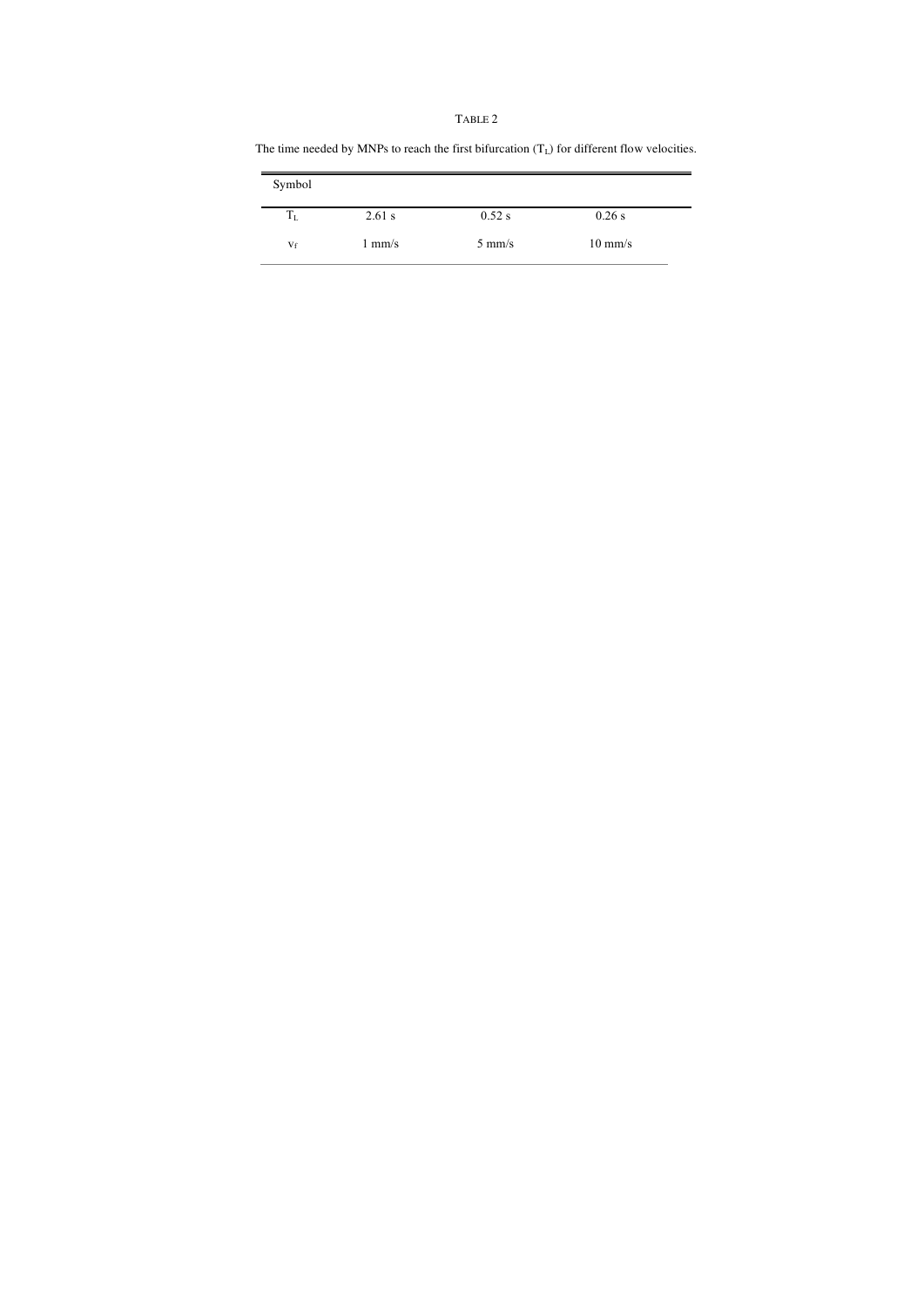<span id="page-12-0"></span>

Fig. 1 Multiple bifurcations assumption for steering magnetic nanoparticles (MNPs)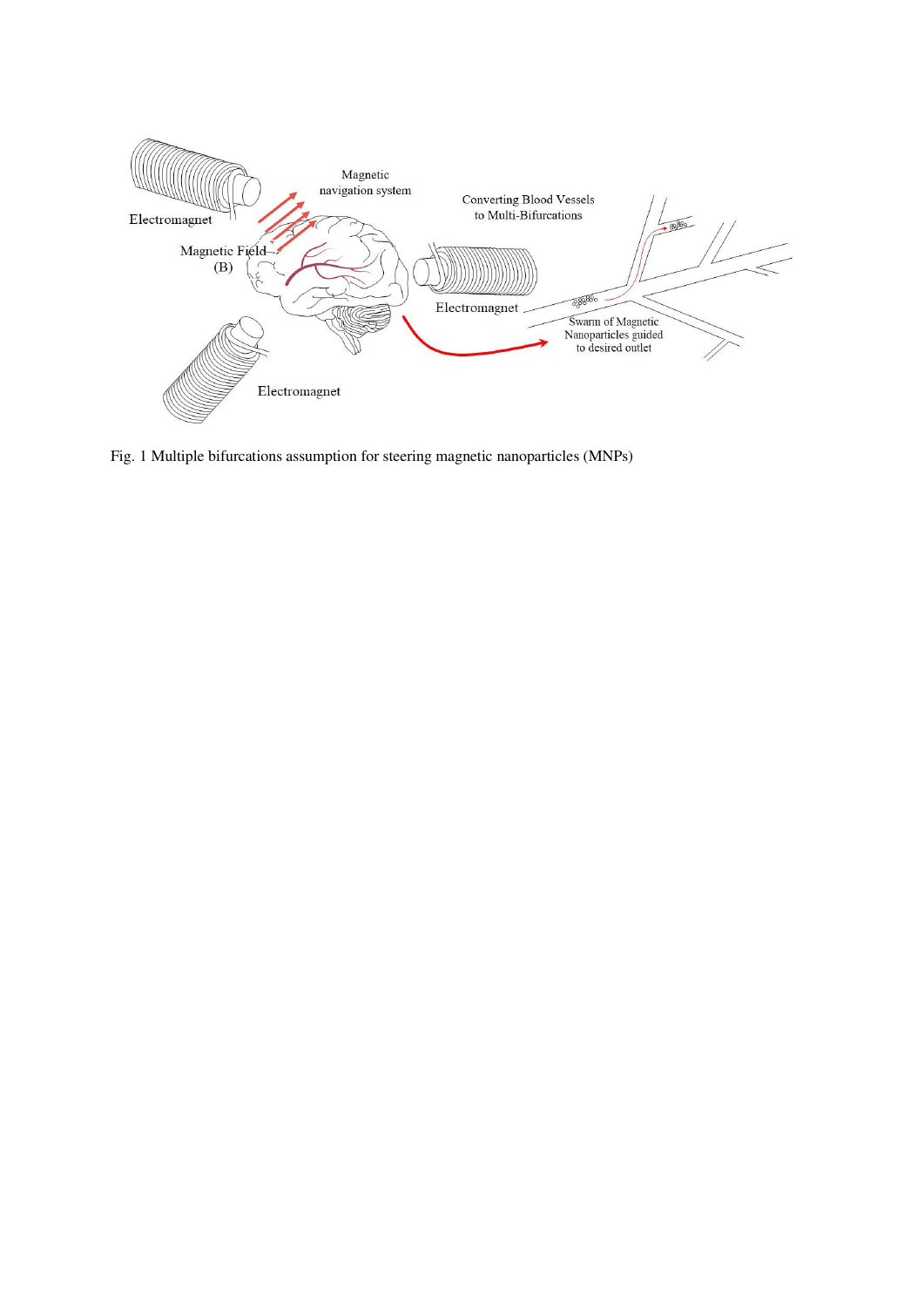

<span id="page-13-0"></span>Fig. 2 A) The asymmetrical field function (AFF), transporter field function (TFF), and sustainer field function (SFF). B) The multi-bifurcation channel with one inlet and four outlets, C) steering function *SF*(*t*).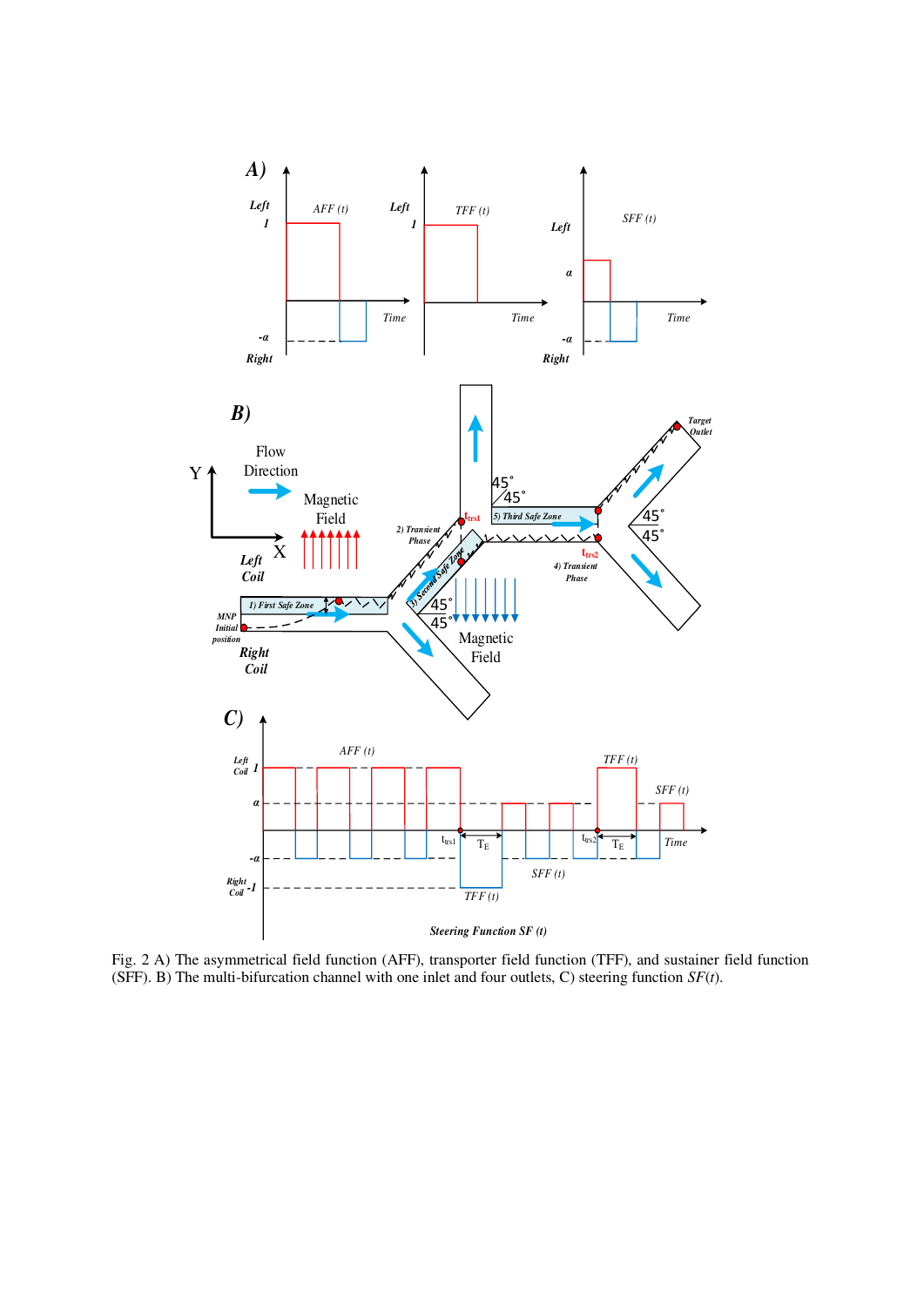

<span id="page-14-0"></span>Fig. 3. The particle path and electromagnetic actuator (EMA) acuation for guidence.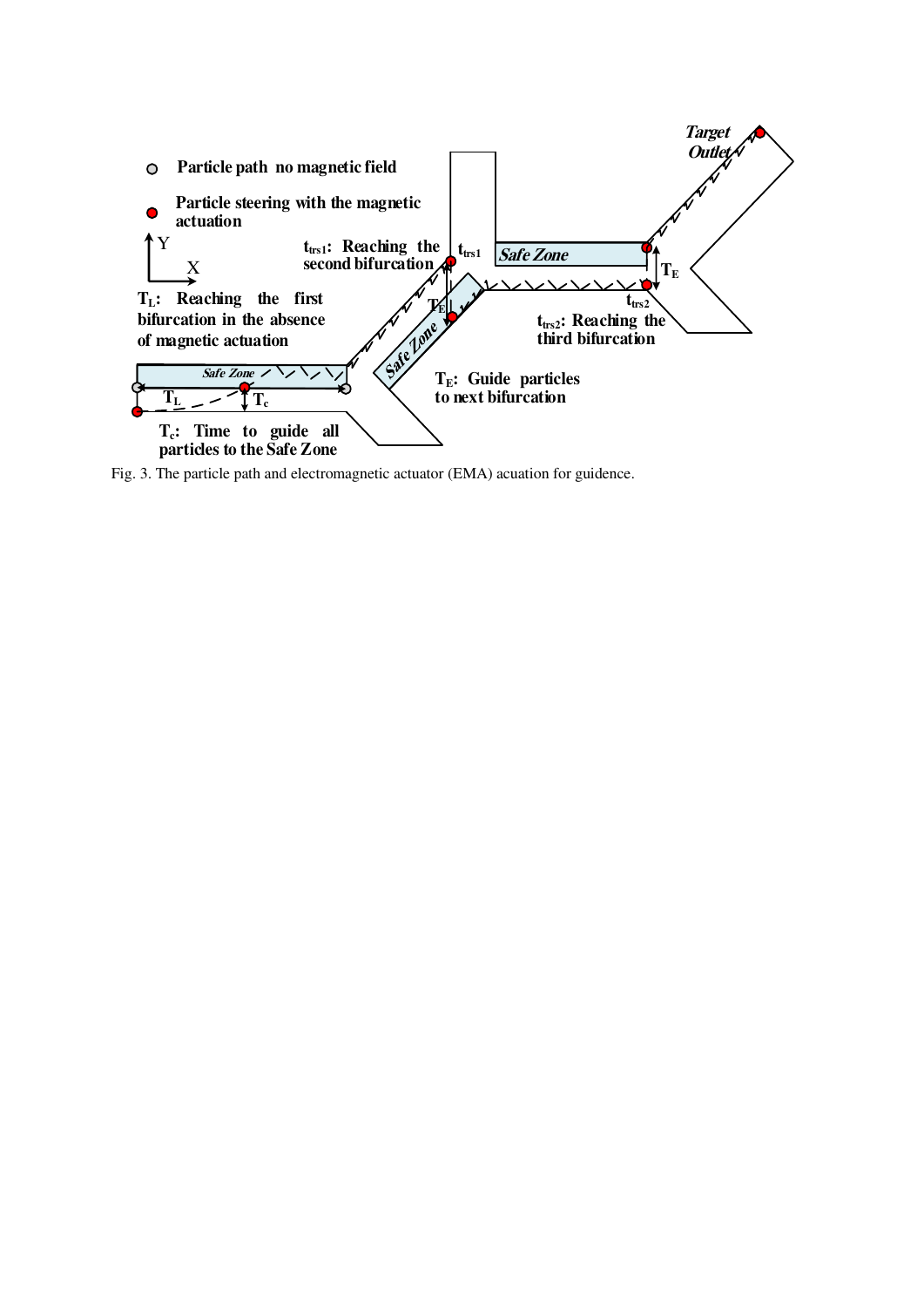

<span id="page-15-0"></span>Fig. 4. Simulation flowchart used to design the SF for MNP guidance in a multi-bifurcation vessel.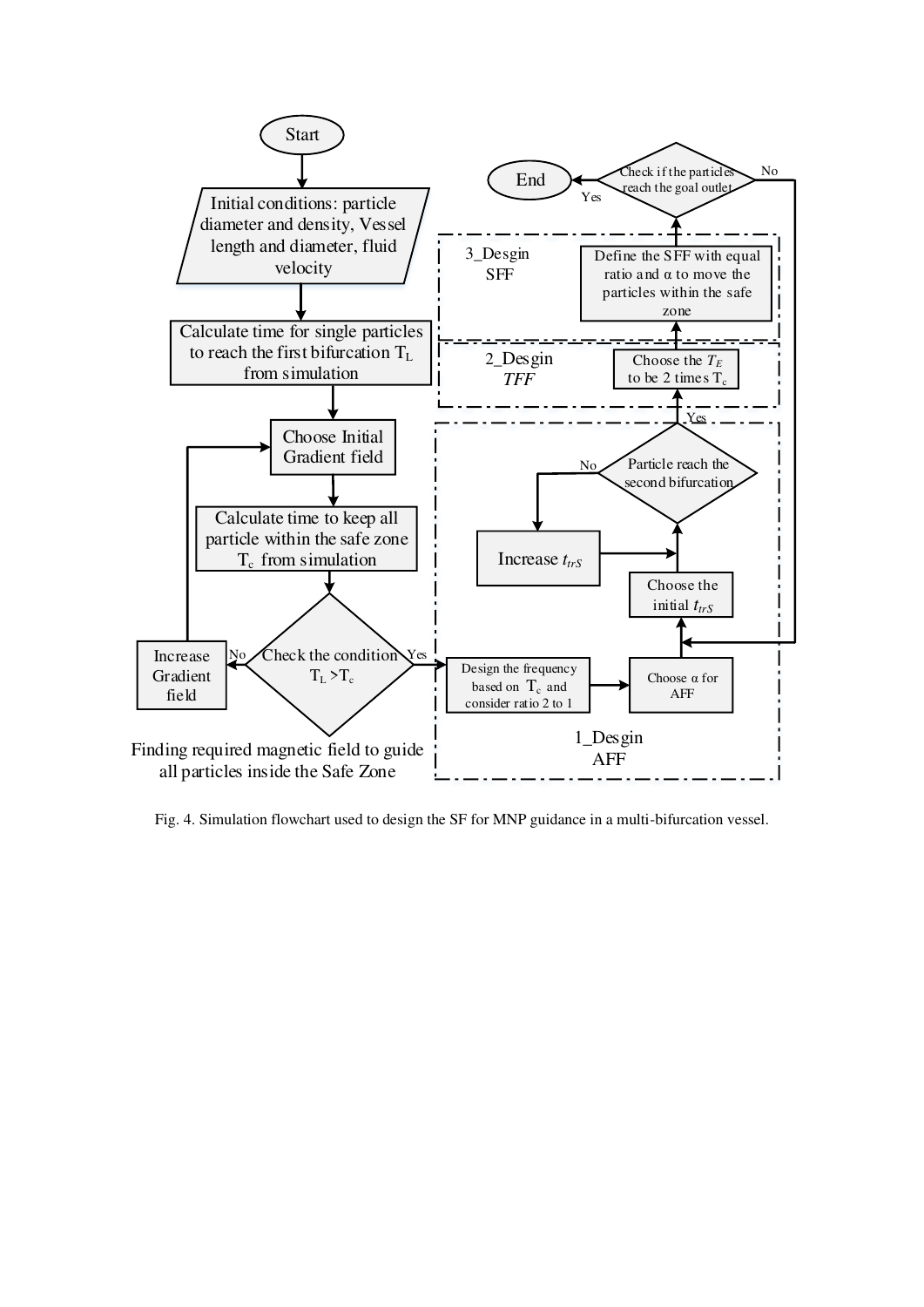

<span id="page-16-0"></span>Fig. 5. A) Comparing the experimental results [9] with the simulation. B) Particle tracking under the designed  $SF(t)$  (the particle path from inlet to outlet is illusturated) can guide the particles to the desired outlet ( $V_f = 0.5$ mm/s and  $\nabla$  H = 2.3 MA/m<sup>2</sup>). C) Particle tracking simulation to show the effects of different velocities. D) Particle tracking simulation to show the effects of different magnetic fields ( $V_f = 0.5$  mm/s, simulaton time  $T_s =$ 0.5 s).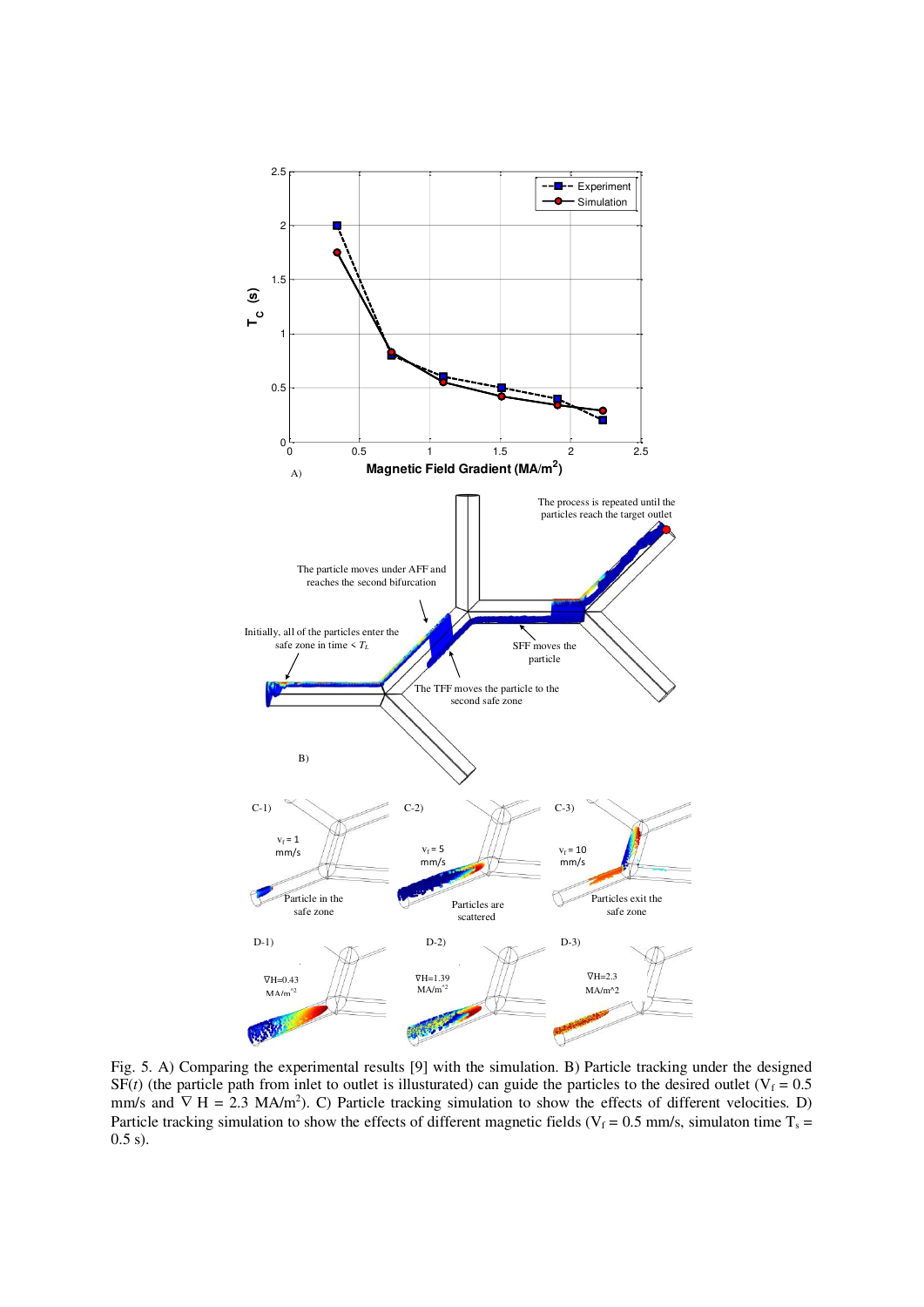

<span id="page-17-0"></span>Fig. 6. Distribution of particles reaching the correct and incorrect outlets under different velocities and SF(t) conditions.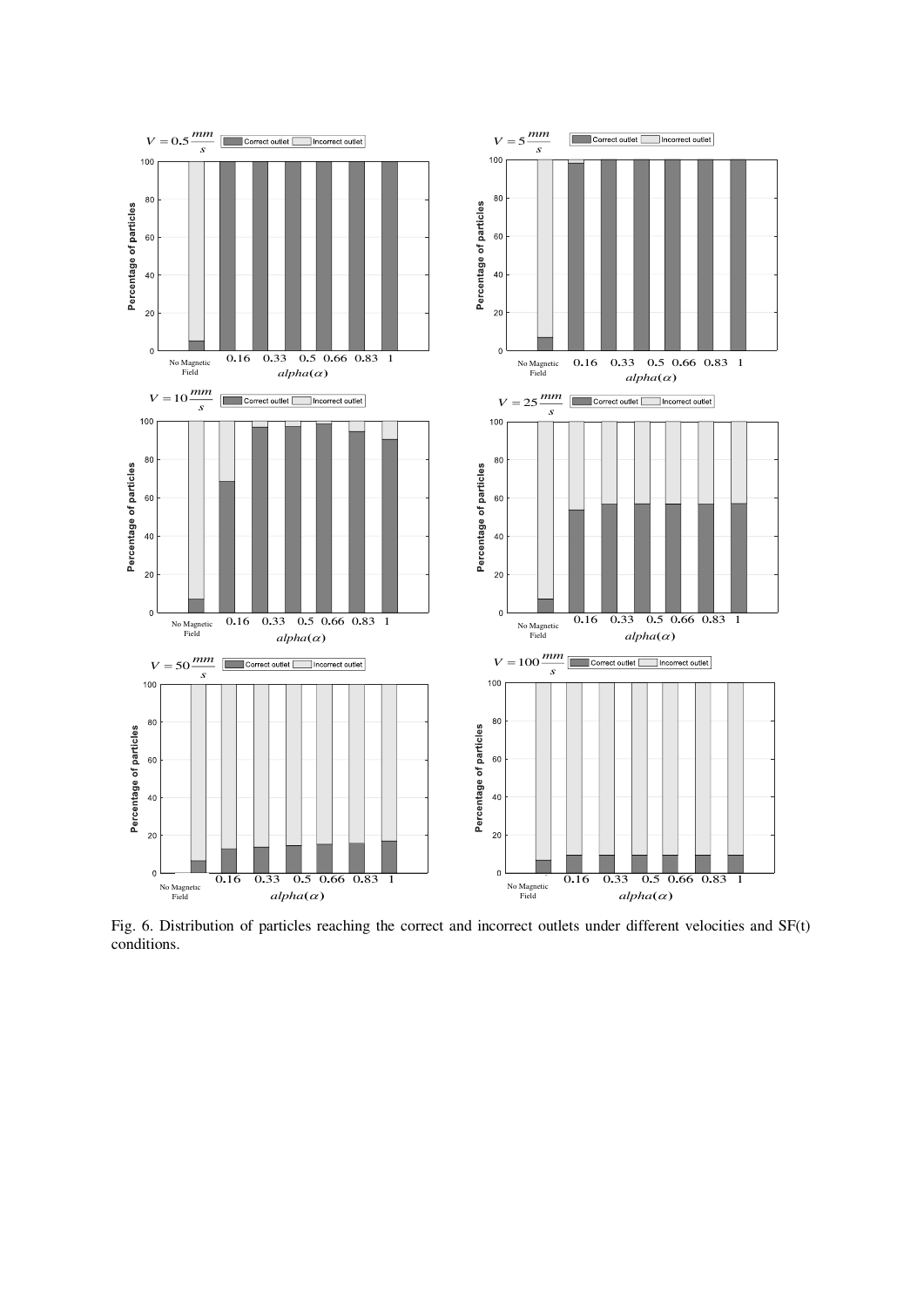# **References**

- [1] S. Doostie, A. K. Hoshiar, M. Nazarahari, S. Lee, and H. Choi, "Optimal path planning of multiple nanoparticles in continuous environment using a novel Adaptive Genetic Algorithm," *Precision Engineering,* vol. 53, pp. 65-78, 2018.
- [2] A. K. Hoshiar and H. RaeisiFard, "A Simulation Algorithm for Path Planning of Biological Nanoparticles Displacement on a Rough Path," *Journal of Nanoscience and Nanotechnology,*  vol. 17, no. 8, pp. 5578-5581, 2017.
- [3] A. H. Korayem, A. K. Hoshiar, and M. H. Korayem, "Modeling and simulation of critical forces in the manipulation of cylindrical nanoparticles," *International journal of Advanced Manufacturing Technology,* vol. 79, 2015.
- [4] B. J. Nelson, I. K. Kaliakatsos, and J. J. Abbott, "Microrobots for minimally invasive medicine," (in eng), *Annu. Rev. Biomed. Eng.,* vol. 12, pp. 55-85, Aug 15 2010.
- [5] P. Kheirkhah *et al.*, "Magnetic Drug Targeting: A Novel Treatment for Intramedullary Spinal Cord Tumors," *Sci. Rep.,* vol. 8, no. 1, p. 11417, 2018/07/30 2018.
- [6] K. T. Al-Jamal *et al.*, "Magnetic Drug Targeting: Preclinical in Vivo Studies, Mathematical Modeling, and Extrapolation to Humans," *Nano Lett.,* vol. 16, no. 9, pp. 5652-5660, 2016/09/14 2016.
- [7] X. Ding *et al.*, "Hydrazone-Bearing PMMA-Functionalized Magnetic Nanocubes as pH-Responsive Drug Carriers for Remotely Targeted Cancer Therapy in Vitro and in Vivo," *ACS Applied Materials & Interfaces,* vol. 6, no. 10, pp. 7395-7407, 2014/05/28 2014.
- [8] H. Choi *et al.*, "EMA system with gradient and uniform saddle coils for 3D locomotion of microrobot," *Sensors and Actuators A: Physical,* vol. 163, no. 1, pp. 410-417, 2010.
- [9] S. Jeong, H. Choi, J. Choi, C. Yu, J.-o. Park, and S. Park, "Novel electromagnetic actuation (EMA) method for 3-dimensional locomotion of intravascular microrobot," *Sensors and Actuators A: Physical,* vol. 157, no. 1, pp. 118-125, 2010.
- [10] M. P. Kummer, J. J. Abbott, B. E. Kratochvil, R. Borer, A. Sengul, and B. J. Nelson, "OctoMag: An Electromagnetic System for 5-DOF Wireless Micromanipulation," *IEEE Transactions on Robotics,* vol. 26, no. 6, pp. 1006-1017, 2010.
- [11] J. Yu, B. Wang, X. Du, Q. Wang, and L. Zhang, "Ultra-extensible ribbon-like magnetic microswarm," *Nature communications,* vol. 9, no. 1, p. 3260, 2018.
- [12] B. Wang *et al.*, "Reconfigurable Swarms of Ferromagnetic Colloids for Enhanced Local Hyperthermia," *Adv. Funct. Mater.,* 2018.
- [13] M. Latulippe and S. Martel, "A Progressive Multidimensional Particle Swarm Optimizer for magnetic core placement in Dipole Field Navigation," in *2016 IEEE/RSJ International Conference on Intelligent Robots and Systems (IROS)*, 2016, pp. 2314-2320.
- [14] M. Vonthron, V. Lalande, G. Bringout, C. Tremblay, and S. Martel, "A MRI-based integrated platform for the navigation of micro-devices and microrobots," in *2011 IEEE/RSJ International Conference on Intelligent Robots and Systems*, 2011, pp. 1285-1290.
- [15] T.-A. Le, X. Zhang, A. K. Hoshiar, and J. Yoon, "Real-Time Two-Dimensional Magnetic Particle Imaging for Electromagnetic Navigation in Targeted Drug Delivery," *Sensors,* vol. 17, no. 9, p. 2050, 2017.
- [16] A. K. Hoshiar, T.-A. Le, F. U. Amin, M. O. Kim, and J. Yoon, "Functionalized electromagnetic actuation method for aggregated nanoparticles steering," in *Engineering in Medicine and Biology Society (EMBC), 2017 39th Annual International Conference of the IEEE*, 2017: IEEE, pp. 885-888.
- [17] A. K. Hoshiar, T.-A. Le, F. U. Amin, M. O. Kim, and J. Yoon, "Studies of aggregated nanoparticles steering during magnetic-guided drug delivery in the blood vessels," *J. Magn. Magn. Mater.,* vol. 427, pp. 181-187, 2017.
- [18] T. A. Le, A. K. Hoshiar, T. D. Do, and J. Yoon, "A modified functionalized magnetic Field for nanoparticle guidance in magnetic drug targeting," in *2016 13th International Conference on Ubiquitous Robots and Ambient Intelligence (URAI)*, 2016, pp. 493-496.